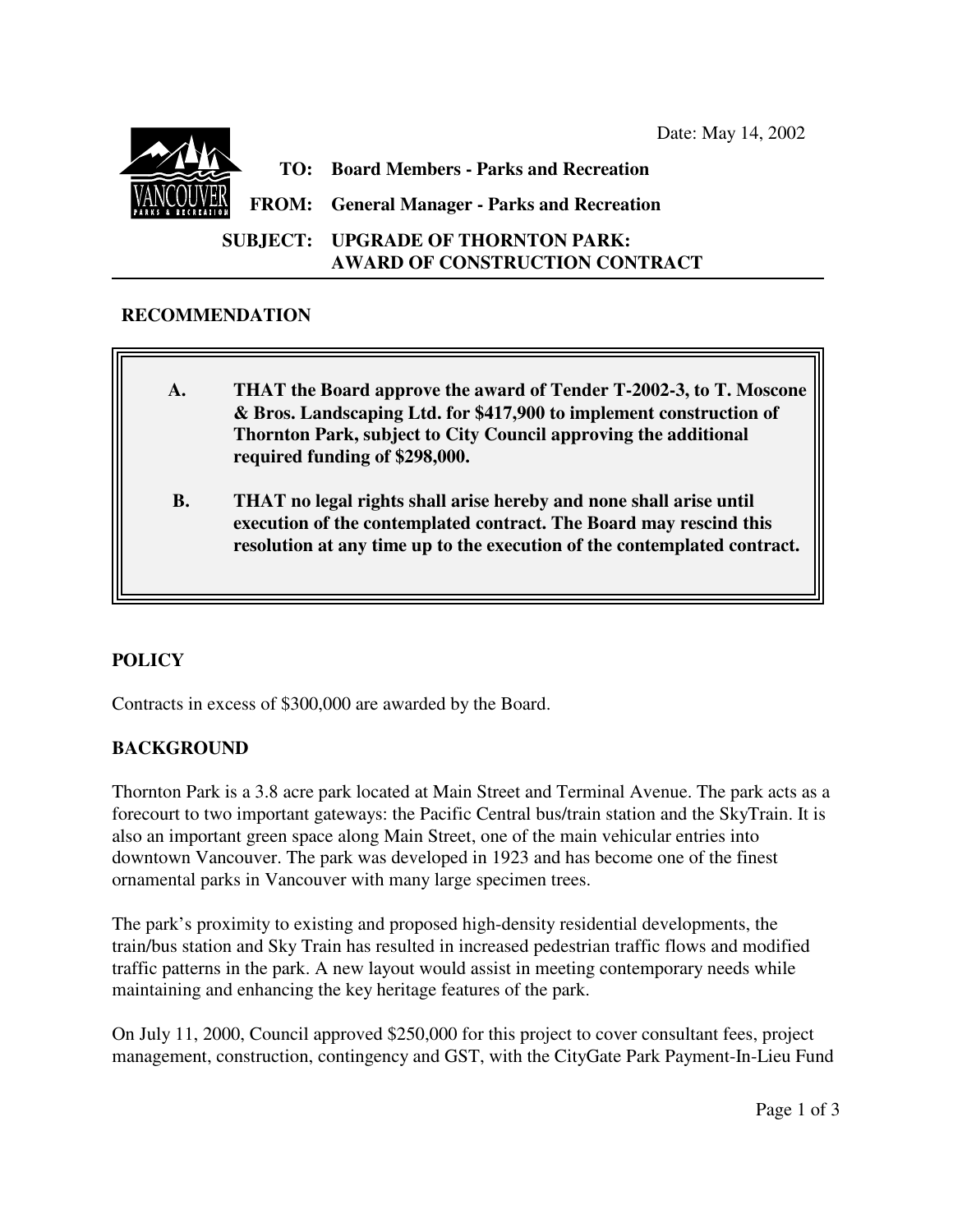used as the funding source. Using this fund was agreed to by residents of the neighbourhood (CityGate Intertower Committees) in a townhall meeting in October 1999, since the initiative to upgrade the park came from the residents of CityGate.

On April 30, 2001, the Board hired Jonathan Losee Ltd to prepare a new layout for Thornton Park at a cost of \$36,100.

# **DISCUSSION**

Based on the plan prepared by Jonathan Losee Ltd., the estimated cost of construction for the upgrade of Thornton Park is \$500,000 including GST and contingency. The initial concept for the park upgrade was expanded after community interest group consultations and design workshops were held, including reviews by the Downtown Eastside Core Committee, Planning Department, Engineering Department and the Vancouver Heritage Commission. This resulted in a more detailed and sophisticated design being developed, including changes in construction materials which embellish the historical importance of the park by respecting its original design and its function as a major gateway to the City.

The importance of the park is also elevated by the proposed nearby high-tech development and a proposal to upgrade Station Street immediately to the north of the park. The proposed Skytrain plaza was increased in size to include the Main Street bus stop and increased pedestrian volumes into the park, the entry plaza to the park at the pedestrian crossing to Pacific Central Station was increased in size, and the sidewalk along Terminal Avenue will be relocated and separated from traffic by a tree-lined boulevard. All of these conditions have led to increased construction costs.

There is \$200,000 remaining in the account for construction. TransLink has offered \$2,000 towards the construction of the plaza at the SkyTrain station. Therefore, given that the upgrade will cost \$500,000, we are faced with a budget shortfall of \$298,000.

The historical importance of the Park, its contemporary role and its place in the future of the neighbourhood and the City can be achieved by completing the upgrade as designed. City Council, the Board, area residents, citizen groups and City staff have given their support to this project. Provision of the remaining Bosa Funds will allow the project to be realized.

There is \$298,838 remaining in the Bosa CityGate Payment-In-Lieu Fund. We are requesting Council to release these funds for this project.

Anticipating Council approval of additional funds the following tender bids were received for the design:

| <b>Name of Bidder</b>            | <b>Bid Price</b> | <b>Union or Open Shop</b> |
|----------------------------------|------------------|---------------------------|
| T Moscone & Bros Landscaping Ltd | 417,900.00       | Union                     |